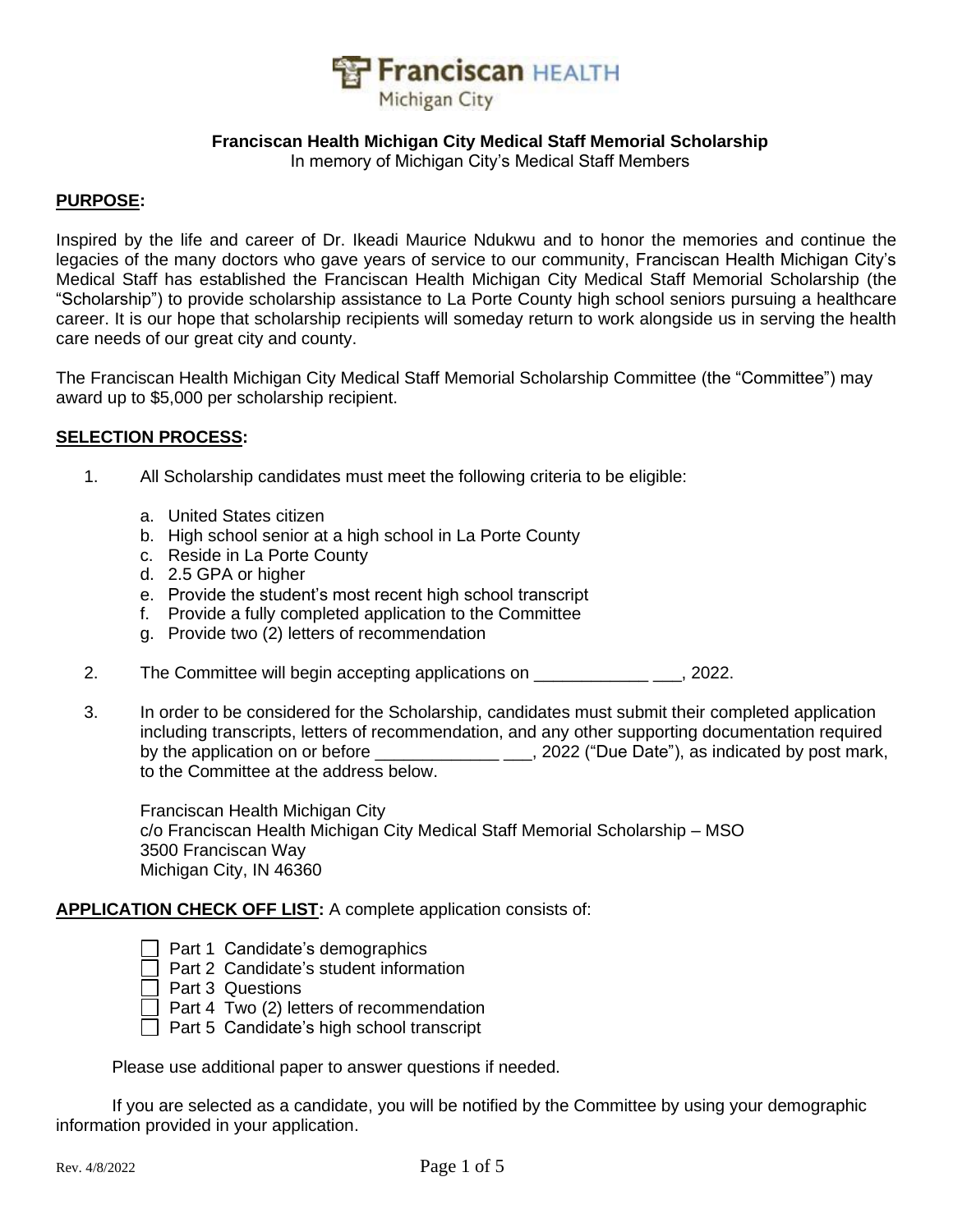# **Franciscan Health Michigan City Medical Staff Memorial Scholarship Application**

| <b>PART ONE (Candidate's Demographics):</b>                                                                                                                                                                                    |             |  |  |
|--------------------------------------------------------------------------------------------------------------------------------------------------------------------------------------------------------------------------------|-------------|--|--|
|                                                                                                                                                                                                                                |             |  |  |
| Please Check: Male   Female                                                                                                                                                                                                    |             |  |  |
| Street Address: Andreas: All Andreas: All Andreas All Andreas Apt. #: Apt. #: Apt. #:                                                                                                                                          |             |  |  |
|                                                                                                                                                                                                                                |             |  |  |
|                                                                                                                                                                                                                                |             |  |  |
| E-mail Address: Note and the set of the set of the set of the set of the set of the set of the set of the set of the set of the set of the set of the set of the set of the set of the set of the set of the set of the set of |             |  |  |
|                                                                                                                                                                                                                                |             |  |  |
| Number of Siblings: [100] Number of Siblings in College: [2010] Number of Siblings in College: [2010] Number of Siblings: [2010] Number of Siblings: [2010] Number of Siblings: [2010] Number of Siblings: [2010] Number of Si |             |  |  |
| Adjusted Gross Income of Parent(s): ___________________                                                                                                                                                                        |             |  |  |
| <b>PART TWO (Candidate's Student Information):</b>                                                                                                                                                                             |             |  |  |
|                                                                                                                                                                                                                                |             |  |  |
| Street Address: No. 2006. The Contract of the Contract of the Contract of the Contract of the Contract of the Contract of the Contract of the Contract of the Contract of the Contract of the Contract of the Contract of the  |             |  |  |
| City: 2000 2010 2010 2010 2010 2010 21: State: 2010 21: 2ip Code: 2010 21: 2ip Code:                                                                                                                                           |             |  |  |
|                                                                                                                                                                                                                                |             |  |  |
|                                                                                                                                                                                                                                |             |  |  |
|                                                                                                                                                                                                                                |             |  |  |
|                                                                                                                                                                                                                                |             |  |  |
|                                                                                                                                                                                                                                |             |  |  |
|                                                                                                                                                                                                                                |             |  |  |
|                                                                                                                                                                                                                                |             |  |  |
| Anticipated Major Area of Study: 1988 and 2008 and 2008 and 2008 and 2008 and 2008 and 2008 and 2008 and 2008                                                                                                                  |             |  |  |
|                                                                                                                                                                                                                                |             |  |  |
|                                                                                                                                                                                                                                |             |  |  |
|                                                                                                                                                                                                                                |             |  |  |
| Rev. 4/8/2022                                                                                                                                                                                                                  | Page 2 of 5 |  |  |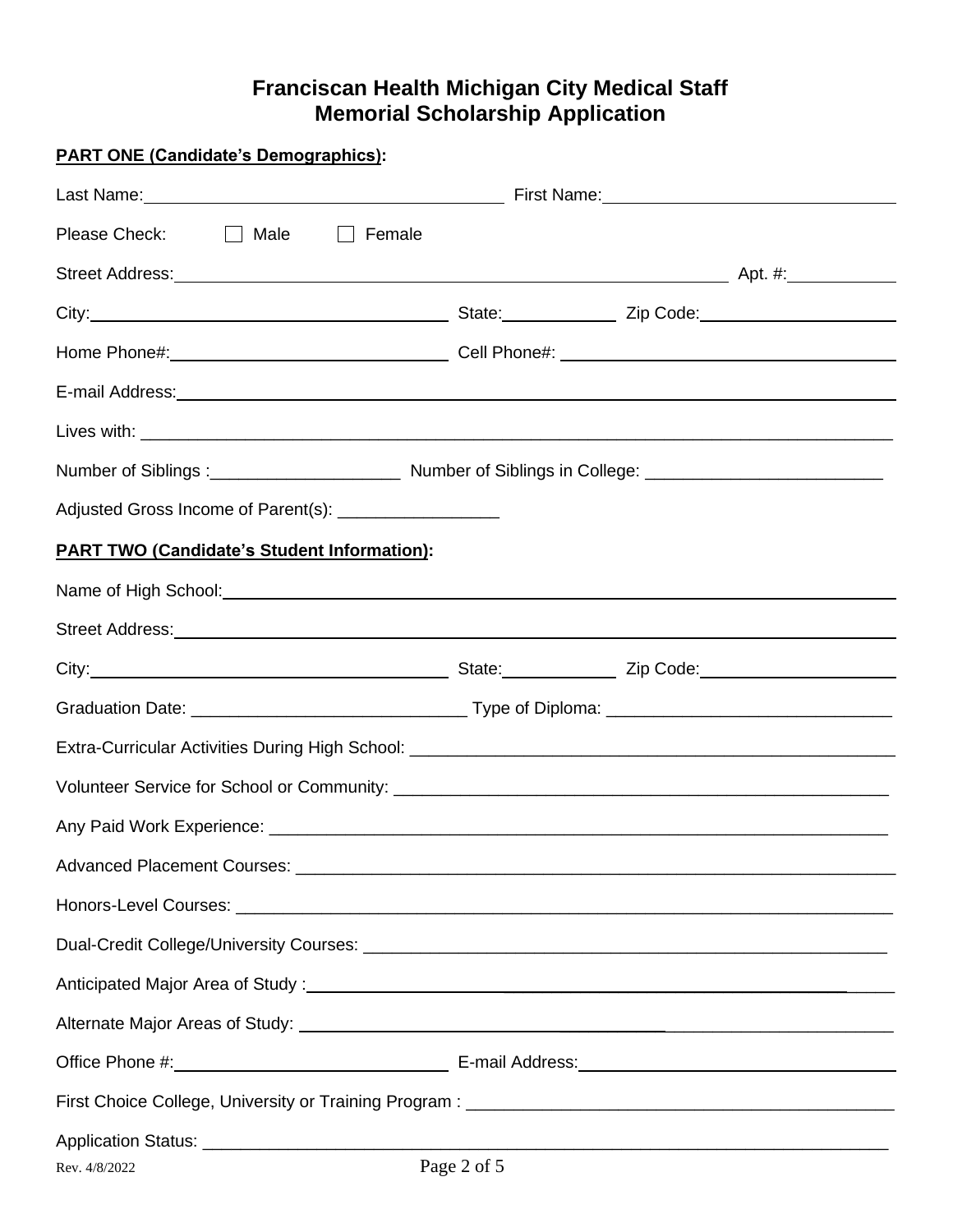## **PART THREE (Questions):**

Please attach a separate letter providing the following information in 500 words or less:

- 1. Explain why you are interested in pursuing a career in healthcare.
- 2. What about your life or experiences would you like the Committee to know? Please include any information the Committee might find helpful in understanding your personal situation and financial needs.
- 3. What would you like the Committee to know about you that you were not able to communicate in the application? Examples include special skills, strengths, talents, etc.

#### **PART FOUR (Letters of Recommendation):**

Please complete this section and forward the attached Letter of Recommendation Form to the individuals listed below who are familiar with your professional and/or education history. Ask each individual to enclose the Letter of Recommendation Form and any additional documents in an addressed envelope you have provided and mail it directly to: Franciscan Health Michigan City, c/o Franciscan Health Michigan City Medical Staff Memorial Scholarship – MSO, 3500 Franciscan Way, Michigan City, IN 46360. The Letter of Recommendation Form and any additional documents may be Faxed to the Medical Staff Office c/o Franciscan Health Michigan City Medical Staff Memorial Scholarship – MSO at 1-219-877-2000.

| List 2 references who are familiar with your<br>professional and/or educational work.<br>• Ask these individuals to use the Letter of<br><b>Recommendation Form included with this</b><br>application packet (separate letter may be attached<br>to form) |   | Name<br>Address |
|-----------------------------------------------------------------------------------------------------------------------------------------------------------------------------------------------------------------------------------------------------------|---|-----------------|
| Mail and post marked on or before Due Date<br>Franciscan Health Michigan City c/o<br>Franciscan Health Michigan City Medical Staff<br>Memorial Scholarship - MSO<br>3500 Franciscan Way<br>Michigan City, IN 46360.                                       | 2 | Name<br>Address |

#### **Part Five (High School Transcript):**

Please attach you most recent official high school transcript.

#### **Waiver and Release of Liability:**

By submitting this application, candidate agrees on behalf of myself, my personal representatives, heirs, executors, administrators, agents, and assigns (or if the candidate is a minor, the candidate's parent/legal guardian) agrees to release and hold harmless the Committee, Franciscan Health Michigan City Medical Staff, Franciscan Health Michigan City, Franciscan Alliance, Inc., and all past and present owners, officers, directors, insurers, employees, representatives, successors, assigns, affiliated entities, groups and divisions of the aforementioned (collectively herein the "Released Parties") from any and all claims or causes of action (known or unknown) arising from or in connection with the Scholarship, the award of the Scholarship, or the Scholarship application process. In no event will the Released Parties be liable for any incidental, consequential, special, or indirect damages.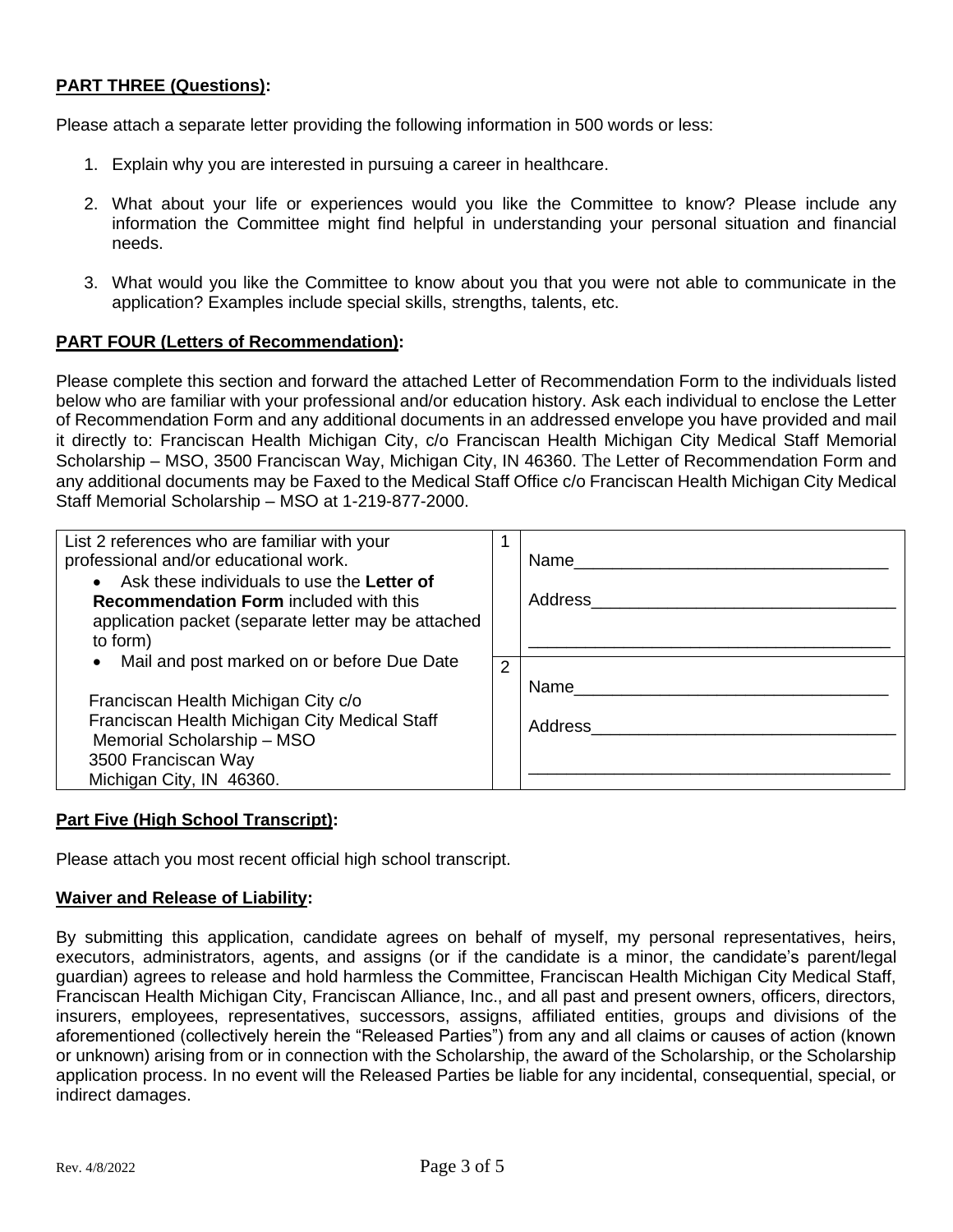**Attestation:** Candidate's, or parent/legal guardian's signature, if candidate is a minor, is required below. Without candidate's or parent/legal guardian's signature, this application is incomplete and will be rejected by the Committee.

I, candidate or candidate's parent/legal guardian certify that all of the information provided in this application is true, complete, and accurate, and that all statements and essays are candidate's own work. A Scholarship award from Committee may be denied or revoked if any information contained herein is found to be inaccurate. Should candidate receive a Scholarship, candidate or candidate's parent/legal guardian(s) give permission to Committee to utilize candidate's name, likeness, and award amount in any publicity or marketing materials.

## **Acknowledged and Agreed:**

| (Candidate's Signature)                                                             | (Date) |  |  |  |  |
|-------------------------------------------------------------------------------------|--------|--|--|--|--|
| To be signed by parent/legal guardian(s) if the candidate is under 18 years of age. |        |  |  |  |  |
| (Parent/Legal Guardian's Signature)                                                 | (Date) |  |  |  |  |
| (Parent/Legal Guardian's Printed Name)                                              |        |  |  |  |  |
| (Parent/Legal Guardian's Signature)                                                 | (Date) |  |  |  |  |
| (Parent/Legal Guardian's Printed Name)                                              |        |  |  |  |  |